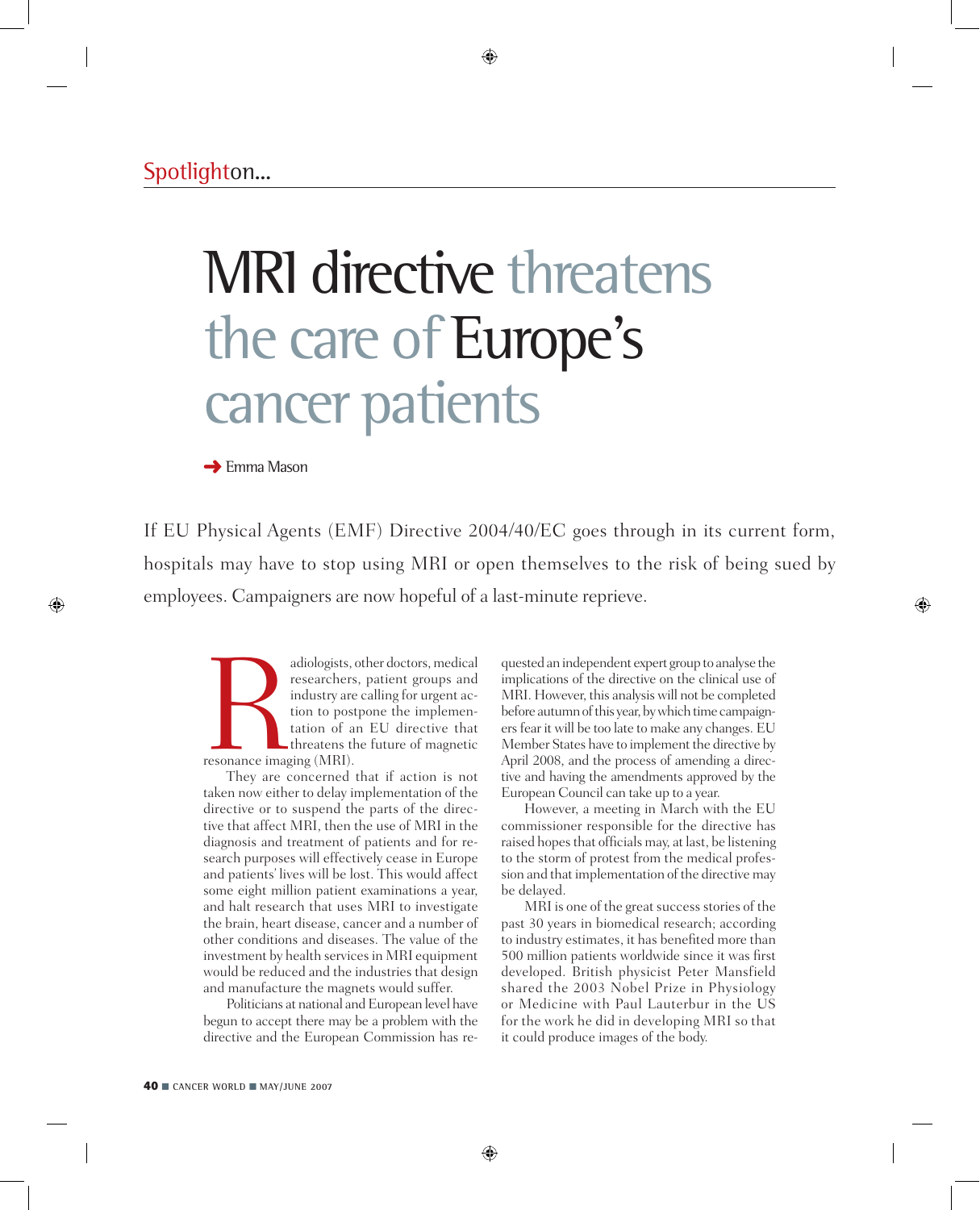### Spotlighton...





Life saver. Frank Boeye (above) survived a brain tumour with minimal damage, because his surgeons were able to work with MRI guidance. (Left) This interventional MRI theatre at Oulu University Hospital in Finland uses a resistive low-field (0.23T) MRI scanner with a vertical magnetic field, which takes only six minutes to turn on, making it possible to shut it down for long periods during the surgery, thereby minimising exposure for the surgical team. If the EU directive is adopted unamended, experts believe many procedures would become impossible *Picture courtesy of Jani Katisko, Oulu University* 

*Hospital, Oulu, Finland*

Since the 1970s MRI has become an increasingly useful tool for the diagnosis, treatment and research of a number of diseases or conditions, including cancer. It uses strong magnetic fields and radio waves to produce detailed images of the inner workings of the body. Unlike a CT scanner, it does not use ionising radiation and, therefore, has none of the harmful effects associated with X-rays.

The EU Physical Agents (EMF) Directive 2004/40/EC originated from the EU Directorate-General for Employment, Social Affairs and Equal Opportunities and aims to protect people working near electromagnetic fields (EMF). It was adopted by the European Union in 2004 and has to be incorporated into the domestic legislation of member states by April 2008, with a review in 2009. Because it emanated from DG Employment rather than the DG for Research or Public Health, it slipped under the radar of the medical and scientific community, which did not appreciate the adverse implications for MRI early enough to lobby for changes before the directive's adoption.

Gabriel Krestin, professor and chairman of the Department of Radiology at the Erasmus University Medical Centre, Rotterdam, The Netherlands, says, "The main focus of the legislation was aimed at protecting workers who may be exposed to electromagnetic fields during their work from things like electricity generation and mobile phones. It was definitely not intended to affect MRI. However, one of the unintended consequences is that the directive affects radiographers, physicians, nurses and other health workers who might be exposed to electromagnetic fields from MRI. It is unbelievable that the use of MRI could be jeopardised by such a legislation."

Krestin is one of the leaders of the opposition to the directive. Not only is he having to deal with the implications of the directive at his own institution, but he is also past president of the European Society for Magnetic Resonance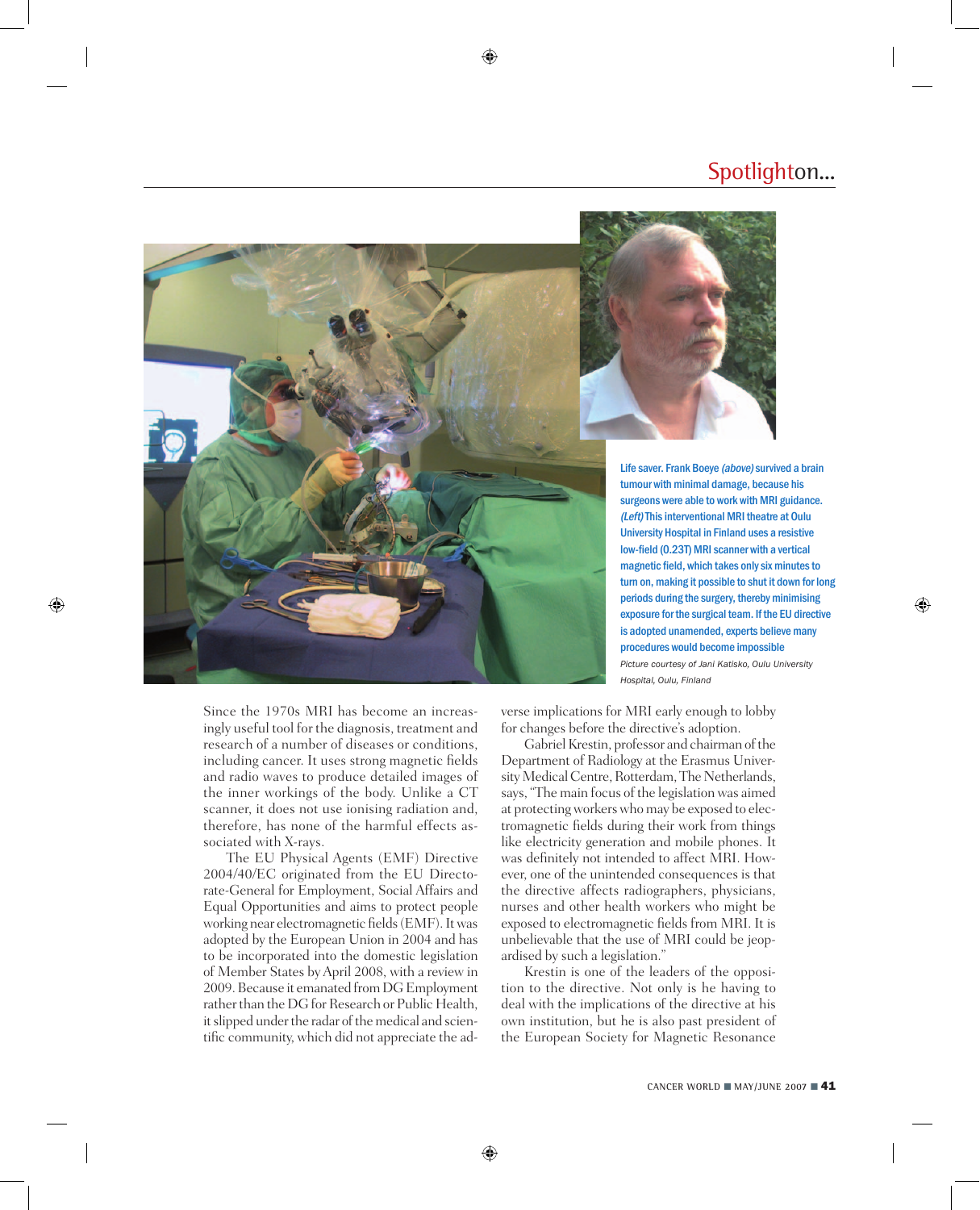# "There is no evidence of harmful effects caused by MRI in the frequency range that we use"

in Medicine and Biology (ESMRMB), founder and past president of the Association of University Radiologists Europe (AURE), chair of the Research Committee of EAR (European Association of Radiology) and voices the opposition of these organisations to the directive.

#### Flimsy evidence

The directive has set exposure limits to EMF at levels that mean anyone moving and working near MRI equipment will inevitably breach the limits. In a letter to the UK Secretary of State for Health, Patricia Hewitt, Mansfield and 11 other eminent scientists and physicians working in the field said, "The limits proposed are huge extrapolations from largely hypothetical possible conditions and are an over-cautious interpretation of very limited experimental data."

Krestin agrees. "The limits are over-cautious extrapolations. We have more than 25 years experience of using MRI with patients, and as far as anyone is aware there is no evidence of harmful effects caused by MRI in the frequency range that we use. At higher levels there can be transient effects, such as dizziness or visual disturbances, but these are not long-lasting effects."

Despite the flimsiness of the scientific evidence on which the exposure limits have been based, and the fact that more than 500 million patients have been exposed to MRI with magnetic fields set at amplitudes 100 times higher than the directive's limits, with no evidence of harm either to workers or patients, the European Commission still appears to be pressing ahead with implementation.

Krestin believes the impact would be disastrous. "The values described in the directive would be exceeded in every use of MRI." He points out that radiologists and health workers are not always present in the MRI room when the image is being made, but in at least 10% of cases they are. "There are instances, where professionals have to be close

to the patient, for instance for interventional procedures, where MRI is being used to guide instruments during an operation, and for helping vulnerable patients and patients under anaesthesia. In my practice, the radiologists stay close to children to calm them during the examination and it works, but this would be obviously impossible under the new directive." It would also become impossible for health workers, such as nurses and radiologists, to position the patients in the scanner, as any movement close to the magnet involves moving through the magnetic field, creating the effect of a varying field, which would probably exceed the exposure limits. This would also affect maintenance and cleaning staff.

#### NO LONGER FEASIBLE

"It would not be feasible to perform MRI anymore," says Krestin. "We would have to use other forms of scanning, such as X-rays, that are known to be harmful." Research would also be severely curtailed, he argues, as it is often conducted using much stronger magnetic fields than those used in clinical practice.

Janet Husband, who is president of the UK's Royal College of Radiologists and professor of radiology at the Royal Marsden Hospital and Institute of Cancer Research, has spent her whole career working at the leading edge of cancer radiology. She says the constraints the directive would have on MRI would have "a devastating effect" on the treatment of cancer patients.

"MRI has a key role in assessing patients with cancer. It has a role in cancer detection, diagnosis, staging the extent of the disease and an increasing role in follow-up. We use it to assess response to treatment, and also there is research going on that will allow targeting of specific drugs with the help of the MR contrast agents, so that we can see whether the drug has been directed to the right place." During MRI, cancer patients are injected with a dye (or contrast agent) that enables the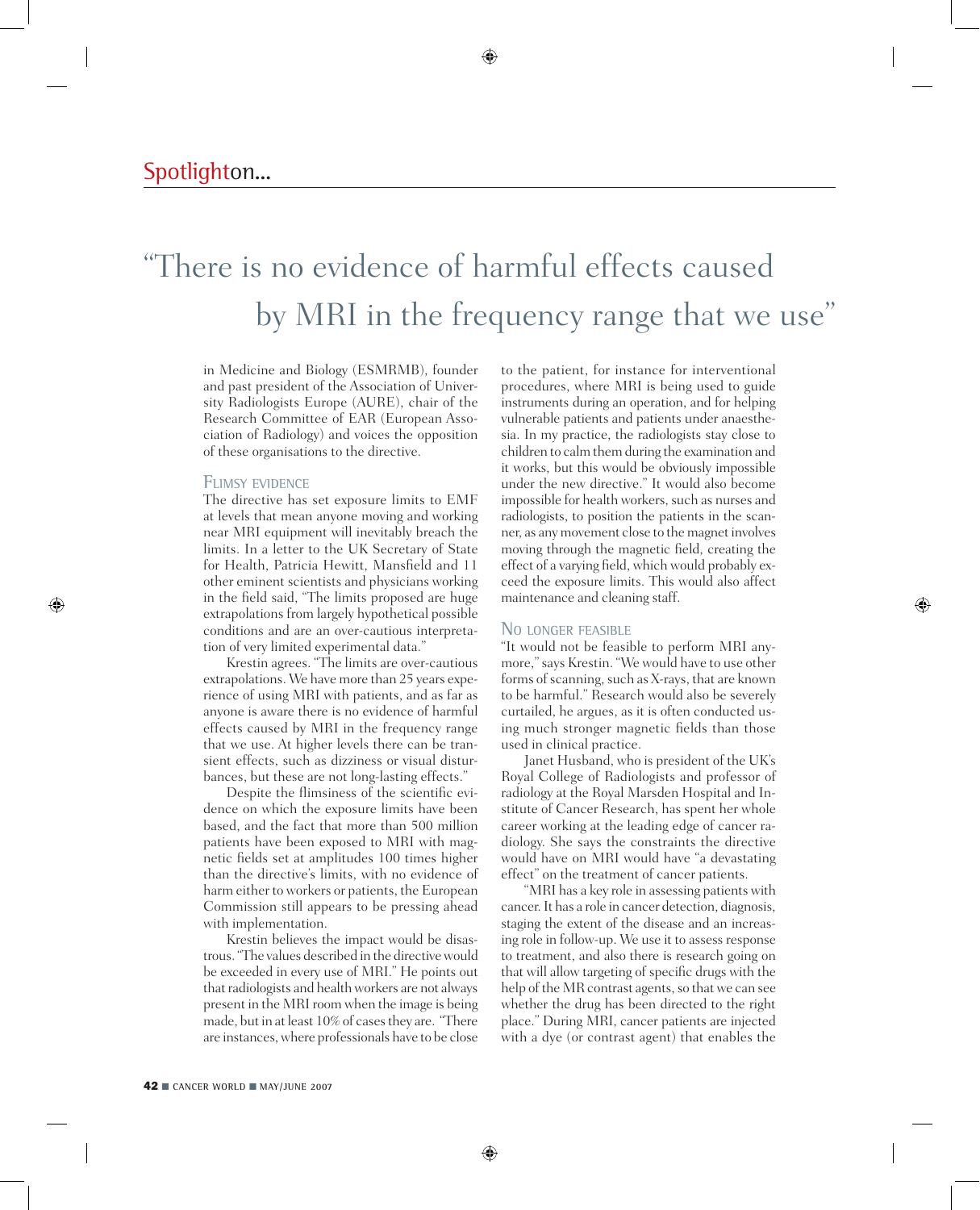### Spotlighton...



Early detection. MRI can be far more effective than X-rays at picking up small tumours, particularly in dense tissue. The EU directive will make it impossible for staff to undertake these types of scans, as they require injection of intravenous contrast material

*Picture courtesy of N deSouza, MRI Unit, Institute of Cancer Research, London, UK*

imaging to detect cancer and to distinguish between cancerous tissue and normal tissue.

"If we cannot inject patients because staff cannot be in the same room because of the electromagnetic fields, then the diagnosis, assessment and treatment of patients will be at risk."

She said MRI is particularly useful in cancers of the brain, spine, bone, prostate, liver, pelvic areas, cervix and uterus. "It's also very good for childhood cancers because it doesn't use X-rays, which could adversely affect the children's future health."

Another example is its use in breast cancer in young women, where randomised controlled trials have shown that MRI is four times more sensitive than mammography in detecting early, small tumours. A study published in the NEJM at the end of March has shown that MRI also has a key role to play in detecting cancers in the other breast of women diagnosed with breast cancer, regardless of cancer type, patient age or breast density. The imaging technique picked up 91% of all contralateral breast cancers that had been missed by both mammography and clinical breast exam, making it possible to give very early treatment where necessary, and to avoid mastectomies of healthy breasts.

Krestin agrees that postponement would be a better option than having individual countries decide in a piecemeal fashion whether to implement the directive as it stands or have an optout (derogation) for MRI. He warns that some smaller countries, such as Latvia and Slovakia, are already implementing the directive and this may lay them open to employees either suing hospitals on the grounds of over-exposure to EMF, or refusing to perform MRI, which would harm patient care. In addition, patients may start to move between EU countries in order to find places that still perform MRI.

Frank Boeye, founder and chair of the Belgian Brain Tumour Association, is very concerned about the impact of the directive on the care of people with brain tumours. "The treatment of brain tumours is entirely dependent on MRI," he said. "Diagnosis, interventional treatment, and follow-up all depend entirely on MRI and there are no alternatives."

In 1997, at the age of 44, he was diagnosed with a glioblastoma; the 3 cm tumour was detected by MRI after a CT scan missed it. "It was